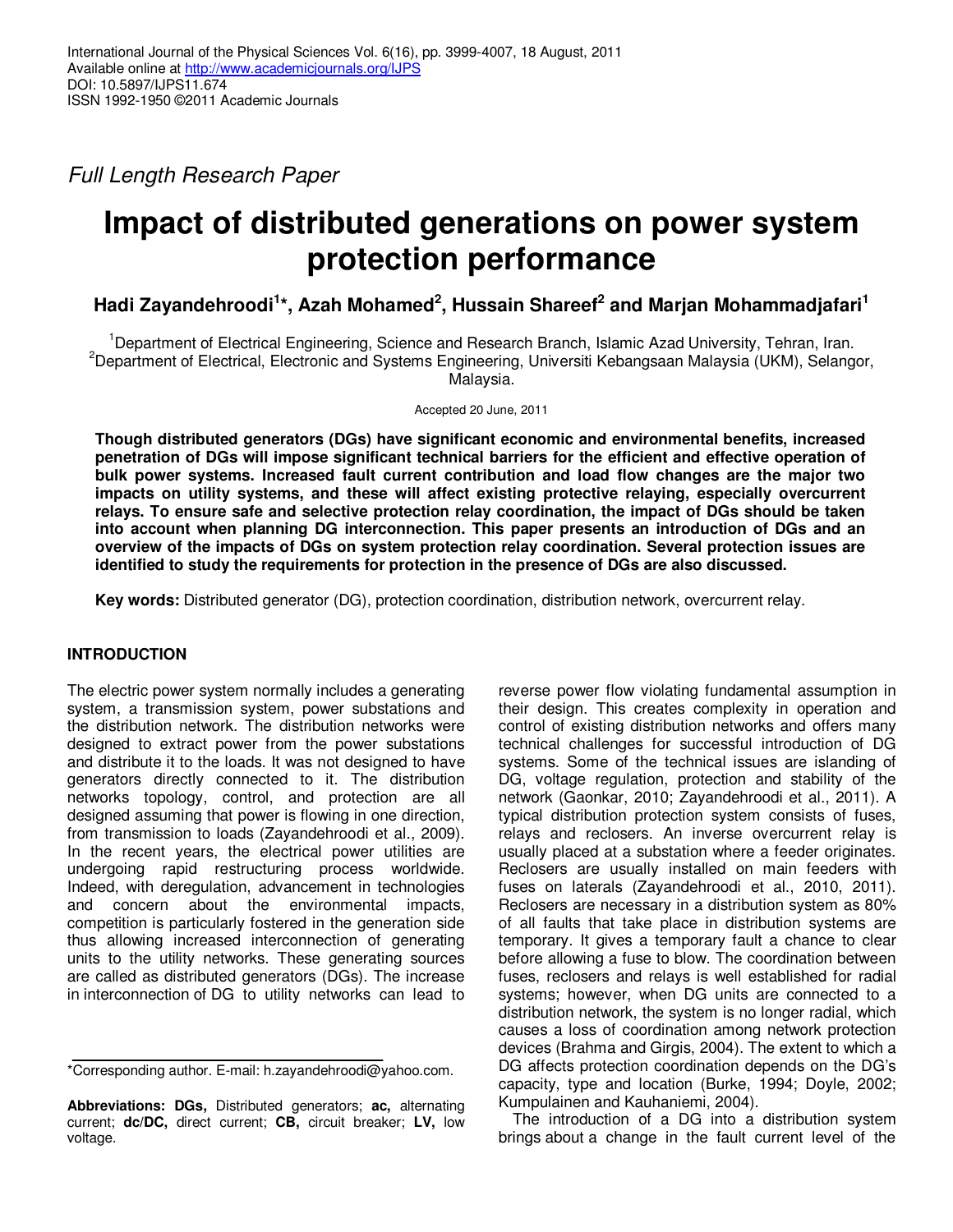

**Figure 1.** The number of published papers on the subject of distribution networks with DG units (Source, Web of Science 2011).



**Figure 2.** The number of published papers on the subject of protection for distribution systems (Source, Web of Science 2011).

system and causes many problems in the protection system, such as false tripping of protective devices, protection blinding, an increase and decrease in shortcircuit levels, undesirable network islanding and out-ofsynchronism reclosers (Doyle, 2002; Kumpulainen and Kauhaniemi, 2004; Pepermans et al., 2005; Fazanehrafat et al., 2008; Khederzadeh et al., 2010; Massoud et al., 2010). However, when a fault occurs in a distribution network, it is important to quickly locate the fault by identifying either a faulty bus or a faulty line section in the network (Zayandehroodi et al., 2010). Depending on the location of the fault with respect to the DG and the existing protection equipment, problems like bidirectionality and changes in the voltage profile can arise. To ensure selectivity, proper coordination between relays, reclosers, fuses and other protective equipment is necessary. However, this coordination may be severely hampered if a DG is connected to a distribution system (Hussain et al., 2010). This paper presents an introduction of DGs and an overview of the impacts of DGs on system protection relay coordination. Several protection issues are identified to study the requirements for protection in the presence of DGs and also discusses.

#### **REVIEW OF LITERATURES**

For the aim of this paper, a literature overview has been carried out in web of science database, which is the largest abstract, and citation databases of research literature and quality web sources. The survey spans over the last 20 years from 1991 to 2011. Figure 1 statistically illustrates the number of published research papers on the subject of the distribution networks in presence of DGs during the last 20 years, which are 1513 papers. On the other hand, the importance of protection for distribution systems is observable because as shown in the Figure 2 the number of publication on this subject is 2751 papers during the last 20 years. However, the number of published papers on the subject of protection of DG units is 446 papers as shown in Figure 3. In addition, the number of publications on the subject of the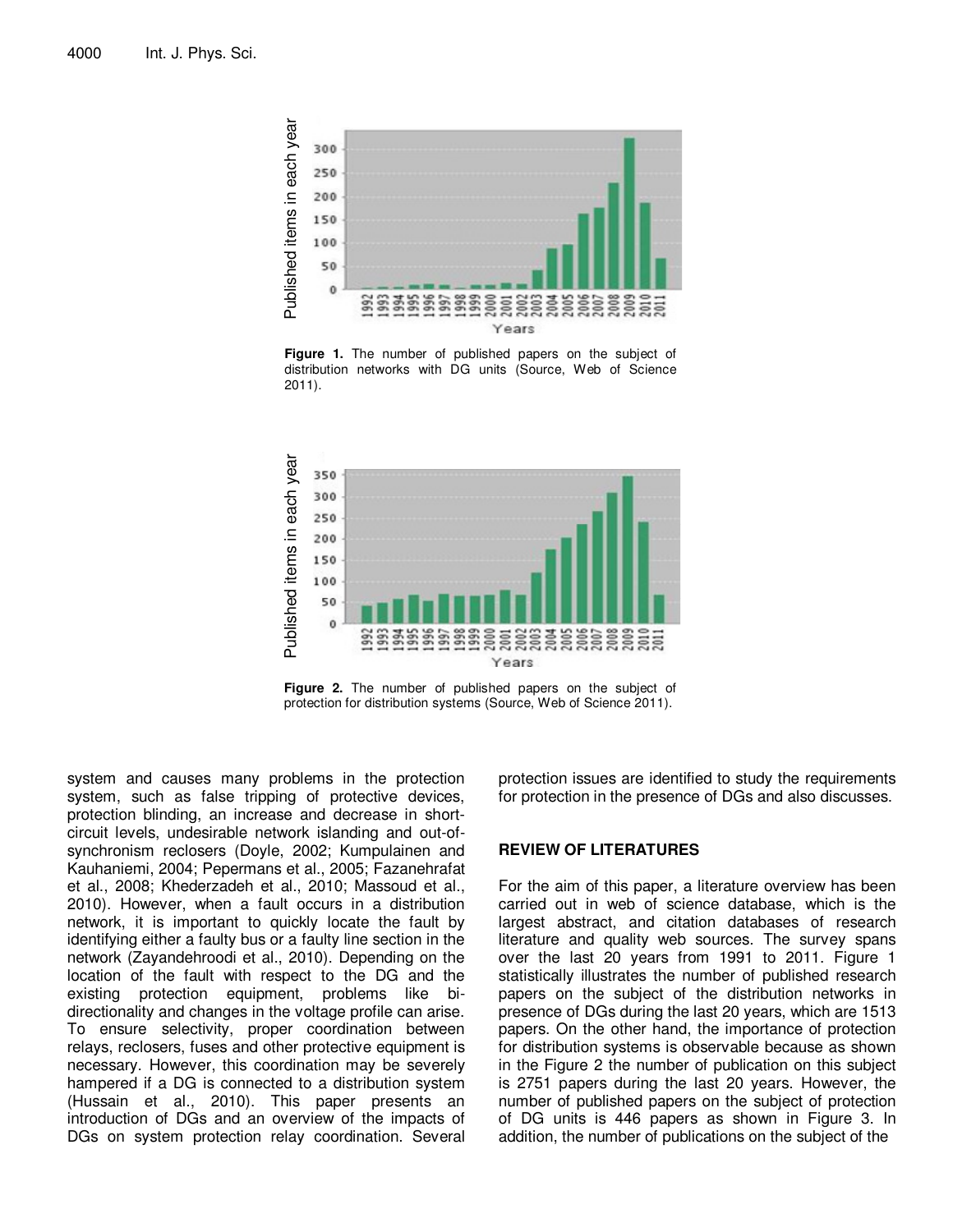

**Figure 3.** The number of published papers on the subject of protection of DG units (Source, Web of Science 2011).



**Figure 4.** The number of published papers on the subject of protection of distribution networks with DG units (Source, Web of Science 2011).

protection of distribution networks with DG units during the last 20 years is only 98 papers as shown in Figure 4. From Figures 1, 2, 3, and 4 it is observable that presence of DG units in distribution network is an important issue in the power system and especially the protection of distribution systems with DG units is the researcher interested in recent issues.

#### **DISTRIBUTED GENERATORS**

Distributed generation (DG) apply to the notion of generating power using a set of small sized generators that produces power at low voltage levels and usually uses alternative fuel. Distributed generators have been categorized as micro ( $\sim 1W < 5kW$ ), small (5 kW  $< 5 MW$ ), medium  $(5 MW < 50 MW)$ , and large  $(50 MW < 300 MW)$ . The DGs are mainly designed to be connected directly to the distribution network near load centers. There are several types of DGs in the market. Some are conventional such as the diesel generators and some are new technologies such as the micro-turbines. The major DG alternatives have described briefly in the following.

#### **Fuel cells**

A fuel cell is an electrochemical device that converts chemical energy directly into electrical energy. The fuel cell unit uses hydrogen and oxygen to perform the required chemical reaction and produce power as shown in Figure 5. Fuel cells are inverter interfaced DGs, meaning the unit produces dc power that is converted to ac power via a 3-phase converter (Hirschenhofer et al., 1998; Larminie et al., 2003).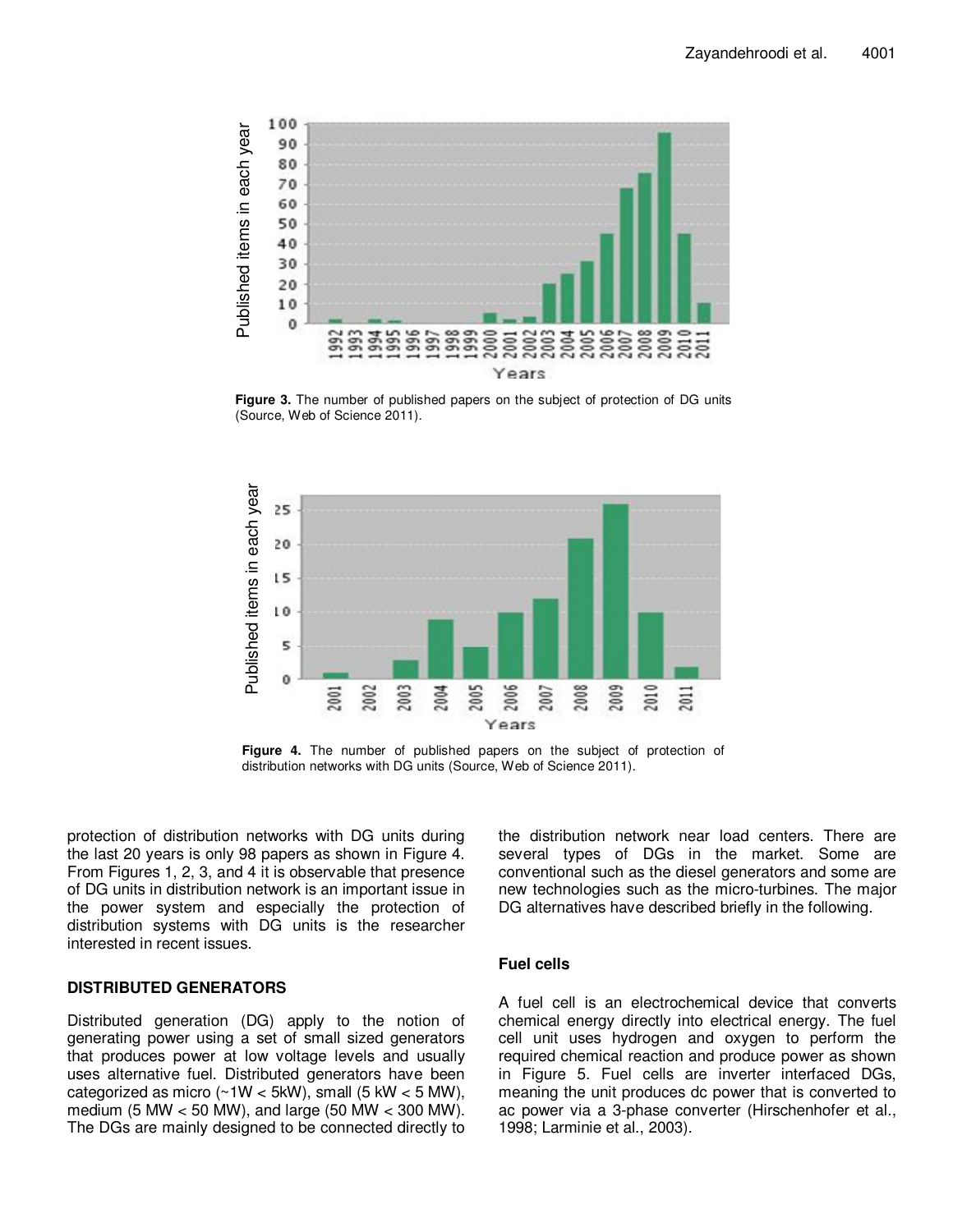



## **Micro-turbine**

Micro-turbines are small gas fired turbines rotating at a very high rate of speed (90,000 rpm). A high rpm DC generator is used to generate dc power. The DC generator is coupled to a dc/ac power converter to produce voltages at the rated frequency (Suter, 2001).

## **Photovoltaic cells**

Photovoltaic cells convert solar energy directly into electrical energy. Like fuel cells, the power produced is dc power and a power electronics converter is needed to interconnect with the utility grid (Joos et al., 2000).

## **Wind turbines**

The wind turbine operates by extracting kinetic energy from the wind as it passes through the rotor. The wind turbine shaft is connected either to an induction or synchronous generator. A transformer is then used to step up the output voltage to the utility grid level (Jenkins, 1995).

## **Biomass**

Biomass is a renewable energy source, and biological material from living, or recently living organisms such as wood, waste, (hydrogen) gas, and alcohol fuels. Any plant, human or animal derived organic matter are source of biomass. The electricity production from biomass is being used, and is expected to continue to be used, as base load power in the existing electric-power system. Worldwide, biomass ranks fourth as an energy resource, providing approximately 14% of the world's energy needs. In developing countries, biomass accounts for approximately 35% of the energy used, and in the rural areas of these nations, biomass is often the only accessible and affordable source of energy (McGowan, 1991).

## **Diesel generator**

This is the most commonly used DG now. A small synchronous generator is coupled with a reciprocating piston engine to produce ac power. They are usually operated standalone during utility power outages.

Table 1 shows the summary of distributed generation technologies. The size ranges given for each technology are approximate since distributed generation technology is modular and the economics of each site will determine the number of units or mix of technologies that will be used (WISCONSIN 2000; Pepermans et al. 2005).

## **PROTECTION COORDINATION FUNDAMENTAL**

To operate a power system appropriately, the system should have a well-designed and practically-coordinated protection system. The protection requirements of a power system must take into account the following basic principles (Short, 2004).

# **Reliability**

This is the ability of the protection to operate correctly.

# **Speed**

This is the minimum operating time to clear a fault to avoid damage to equipment.

# **Selectivity**

This is the maintaining continuity of supply by disconnecting the minimum section to isolate the fault.

# **Cost**

This is the maximum protection at the lowest possible cost. Because distribution systems are typically designed in a radial configuration and with only one source, they have a very simple protection system, which is usually implemented using fuses, reclosers and over-current relays. In a distribution feeder, fuses must be coordinated with the recloser installed at the beginning or middle of the feeder. The coordination means that a fuse must operate only if a permanent fault affects the feeder (fuse saving scheme). For a temporary fault, however, the recloser must rapidly open to isolate the feeder and to give the fault a chance to self-clear. If the fuse fails to operate for a permanent fault, the recloser will act as a backup by operating in its slow mode. The feeder relay will then operate if both the recloser and the fuse fail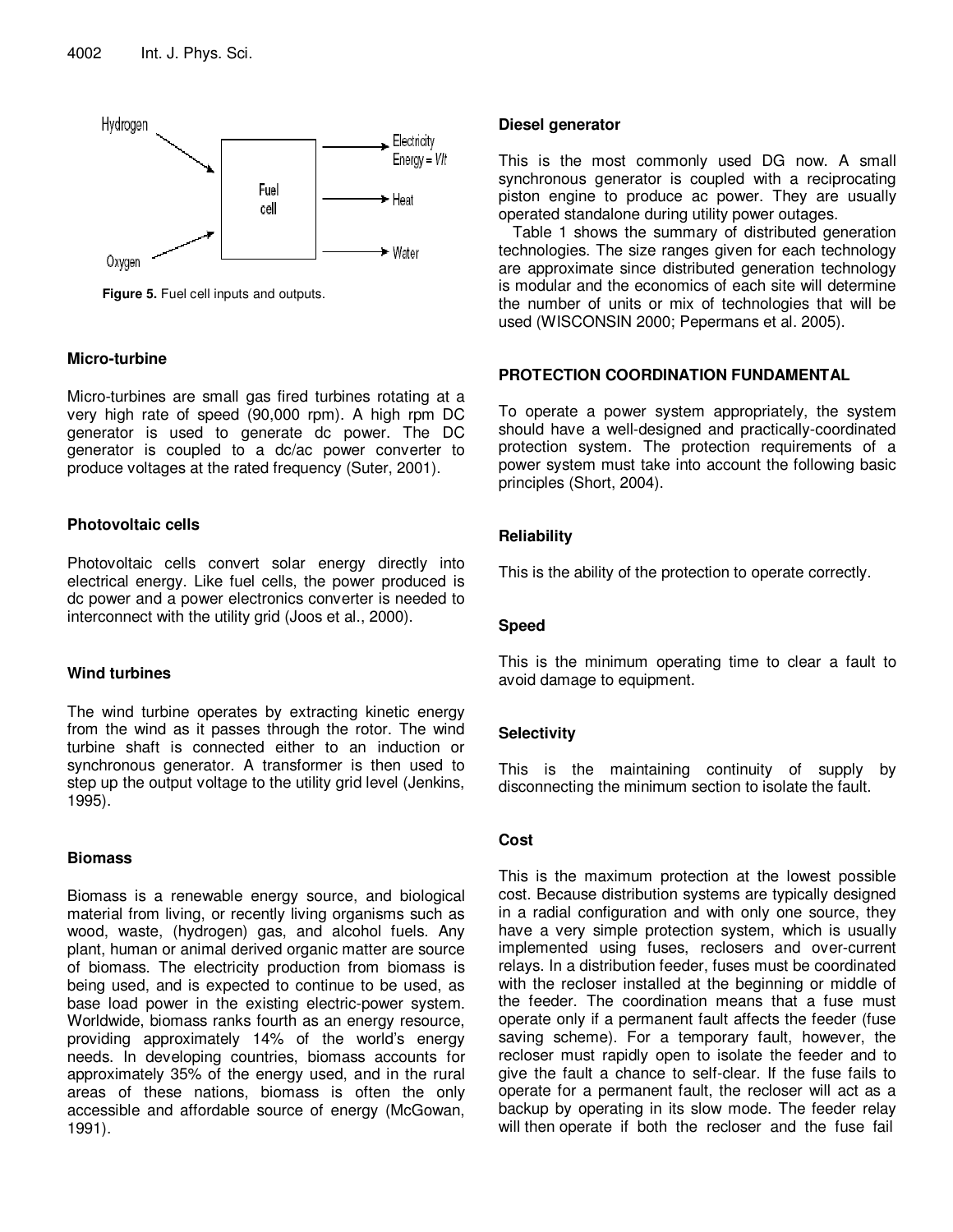|                     | <b>Type</b>                     | Capacity range | Efficiency (%) |
|---------------------|---------------------------------|----------------|----------------|
| Fuel cells          | <b>PEM</b>                      | 1-500 kW       | 40             |
|                     | <b>PAFC</b>                     | 50kW-2MW       | 40             |
|                     | <b>PEMFC</b>                    | 1kW-250kW      | 30             |
|                     | <b>MCFC</b>                     | 250kW-2MW      | 55             |
|                     | <b>SOFC</b>                     | 1kW-5MW        | 45             |
|                     | <b>COFC</b>                     | 1Kw-25 mw      | 45-65          |
| Combustion turbines | Micro-turbine                   | 25-500 kW      | 26-30          |
|                     | "Small" turbines                | 1-100 MW       | $33 - 45$      |
| Renewable           | Photovoltaic cells              | 1kW-1MW        | $6 - 19$       |
|                     | Wind turbines                   | 10 kW-1 MW     | 25             |
|                     | <b>Biomass</b>                  | 1-1000kW       | 10-20          |
| Engines             | Diesel                          | 50 kW-6 MW     | 33-36          |
|                     | Internal combustion natural gas | 5 kW-2 MW      | 33-35          |
|                     | Stirling cycle                  | 1-25 kW        | 20             |

**Table 1.** Summary of distributed generation technology



**Figure 6.** Protective device coordination.

(Chaitusaney and Yokoyama, 2005; Gers and Holmes, 2005). Figure 6 illustrates the conventional coordination practice for the relay, recloser, and fuses in a typical distribution network. To coordinate an overcurrent relay, as soon as a fault takes place, it is sensed by both primary and backup protection. The primary relay is the first to operate, as its operating time is less than that of the backup relay. A relay protection scheme in a simple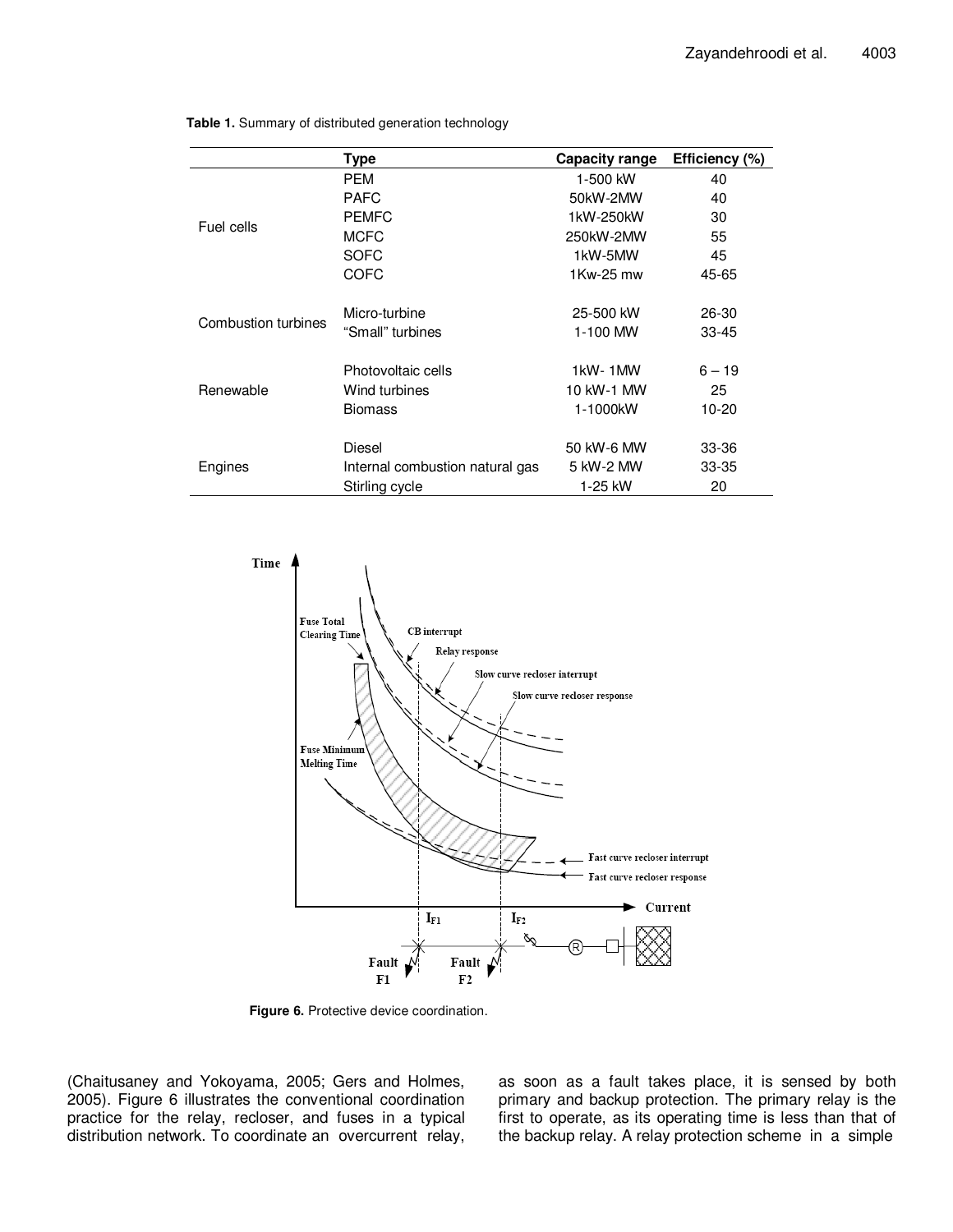

**Figure 7.** A simple radial feeder with non-directional relays.



**Figure 8.** Simple distribution network with three DG units.

radial feeder with 4 busbars (B1, B2, B3, and B4) is shown in Figure 7. For a fault at point F2, relay R2 is the first to operate. If the operating time of R2 is set to 0.1 second, then the relay R1 should wait for 0.1 second plus a time equal to the operating time of the circuit breaker (CB) at bus B2 plus the overshoot time of relay R1 (Paithankar and Bhide, 2004). This is necessary to maintain the selectivity of the relays at B1 and B2.

## **EFFECT OF DG ON OVERCURRENT RELAYS COORDINATION IN DISTRIBUTION NETWORK**

Figure 8 shows a distribution network with several DG units. Depending on the placement of the DG in the feeder, different protection scenarios will arise, as described in Figure 8.

## **Only DG1 is connected**

In this case, for a downstream fault, e.g., a fault in line 3 relays R1, R2, and R3 will see the downstream fault current, which is greater than the fault current without DG1. Then R3 will have to eliminate the fault with greater sensitivity because of the larger fault current. The situation will be similar for a given fault in line 2 or line 1. For an upstream fault, that is to say, a fault that occurs before busbar B1, relays R1, R2, and R3 will never see the upstream fault current and will not be activated. Meanwhile, the overcurrent relay of DG1 (R4) will sense a fault current and then separate DG1 from the utility system. Thus, the selectivity and coordination of R1, R2, and R3 will hold for downstream faults.

## **Only DG2 is connected**

In this scenario, relays R1, R2, and R3 will sense downstream fault currents. The fault current sensed by R2 and R3 is greater than that without the DG, while the fault current seen by R1 is less than it was before. For a fault in line 1, relays R2 and R3 will never see the upstream fault current, while R1 will sense a downstream fault current and operate. However, the fault is not isolated because DG2 feeds fault current into this line, as shown in Figure 9. When a fault occurs in line 2, if R2 does not trip, R1 cannot provide backup protection because the DG2 still feeds the fault current. Similarly, for a fault in line 3, relay R1 cannot provide backup protection if R3 and R2 do not trip as a primary protection. When a fault accrues before busbar B1, relay R1 will see a reversed fault current and operate when the fault current value is greater than the set value. Meanwhile, DG2 and the downstream loads will form an island.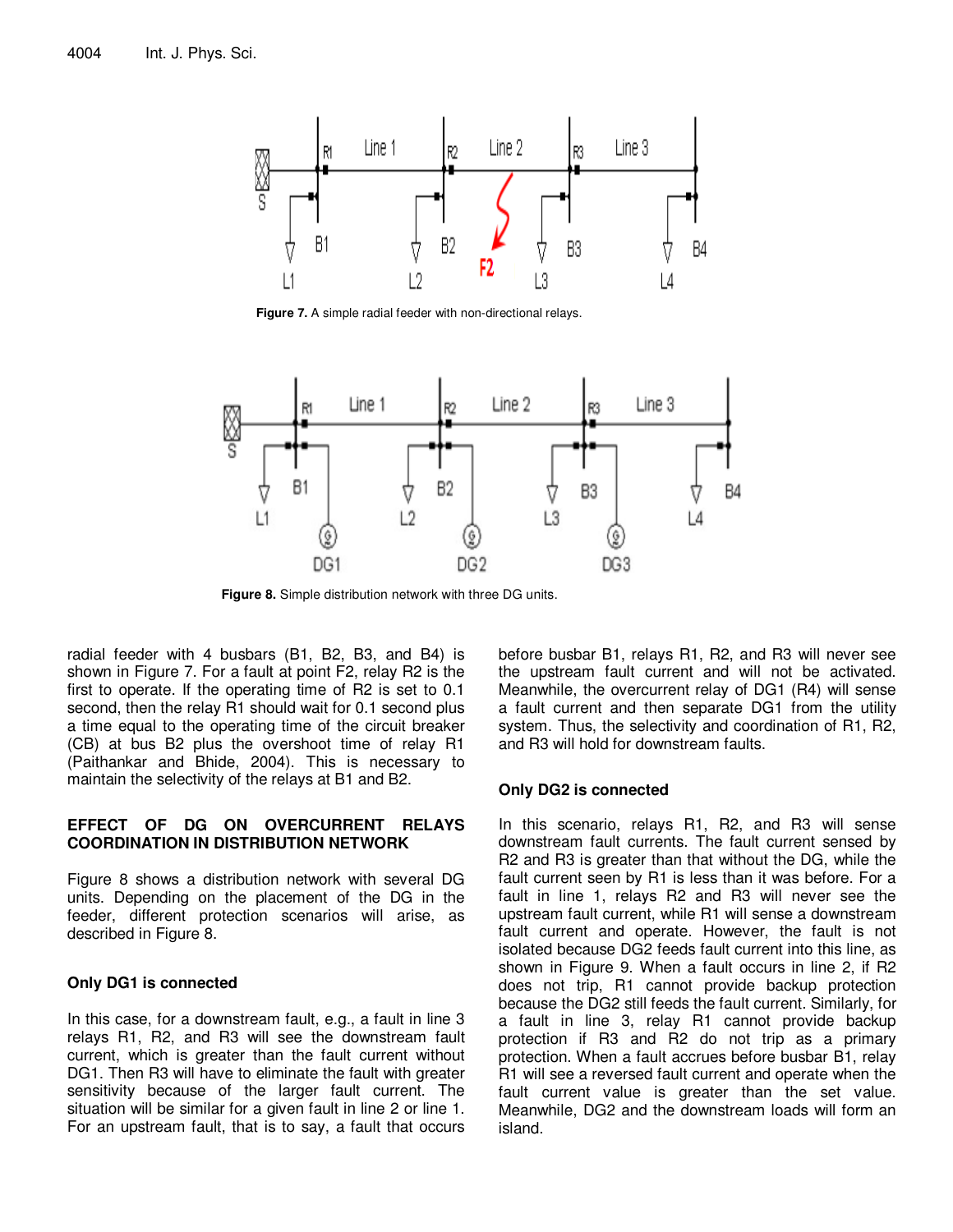

**Figure 9.** Distribution network with DG2 and fault in line 1.



**Figure 10.** Distribution network with DG3 and faults in line 1 and line 3.

#### **Only DG3 is connected**

When only DG3 is connected, relays R2 and R3 will sense the downstream current for faults in line 3 and upstream current for faults in line 1. It is important to note here that for any given downstream or upstream fault, these relays will sense the same fault current, as shown in Figure 10. This result will create a conflict as these relays sense the same current for either of these faults, and it is impossible to achieve coordination with the existing scheme. Because it is required to clear only the faulted section, R3 must operate before R2 for any fault in line 3, and R2 must operate before R3 for a fault in line 1. Relays R1 and R2 cannot isolate the fault in lines 1 and 2 because the DG3 feeds the faults upstream.

#### **DG1 and DG2 are connected**

For the case when DG1 and DG2 are connected in the system, the maximum and minimum currents for a fault downstream of DG2 will change. However, R3 will never sense a backflow for an upstream fault, which will require R3 and R2 to be coordinated under different current settings. As inverse relays have sufficient tap and time settings available, coordination of relays should not pose any problem. Relay R1 cannot isolate the faults in line 1 because DG2 feeds the faults upstream.

#### **DG2 and DG3 are connected**

When DG2 and DG3 are connected and there is a fault in line 1, relay R1 will response to a fault in line 1, and relay R2 will see the reversed fault currents contributed by DG2 and DG3. In this case, the upstream currents are proportional to the capacities of DG2 and DG3; therefore, the corresponding operation time of R1 and R2 is related to the fault injection capabilities of DG2 and DG3. Relays R1 and R2 cannot isolate the faults in their lines because DG2 and DG3 feed the faults upstream.

#### **Three DGs connected**

When DG1, DG2 and DG3 are connected in the system and there is a fault in line 3 (or further downstream), R3 will sense the maximum fault current, followed by R2 and R1. For a fault in line 1 or for any other lines upstream beyond line 1, R2 will sense more current than R3, as shown in Figure 11.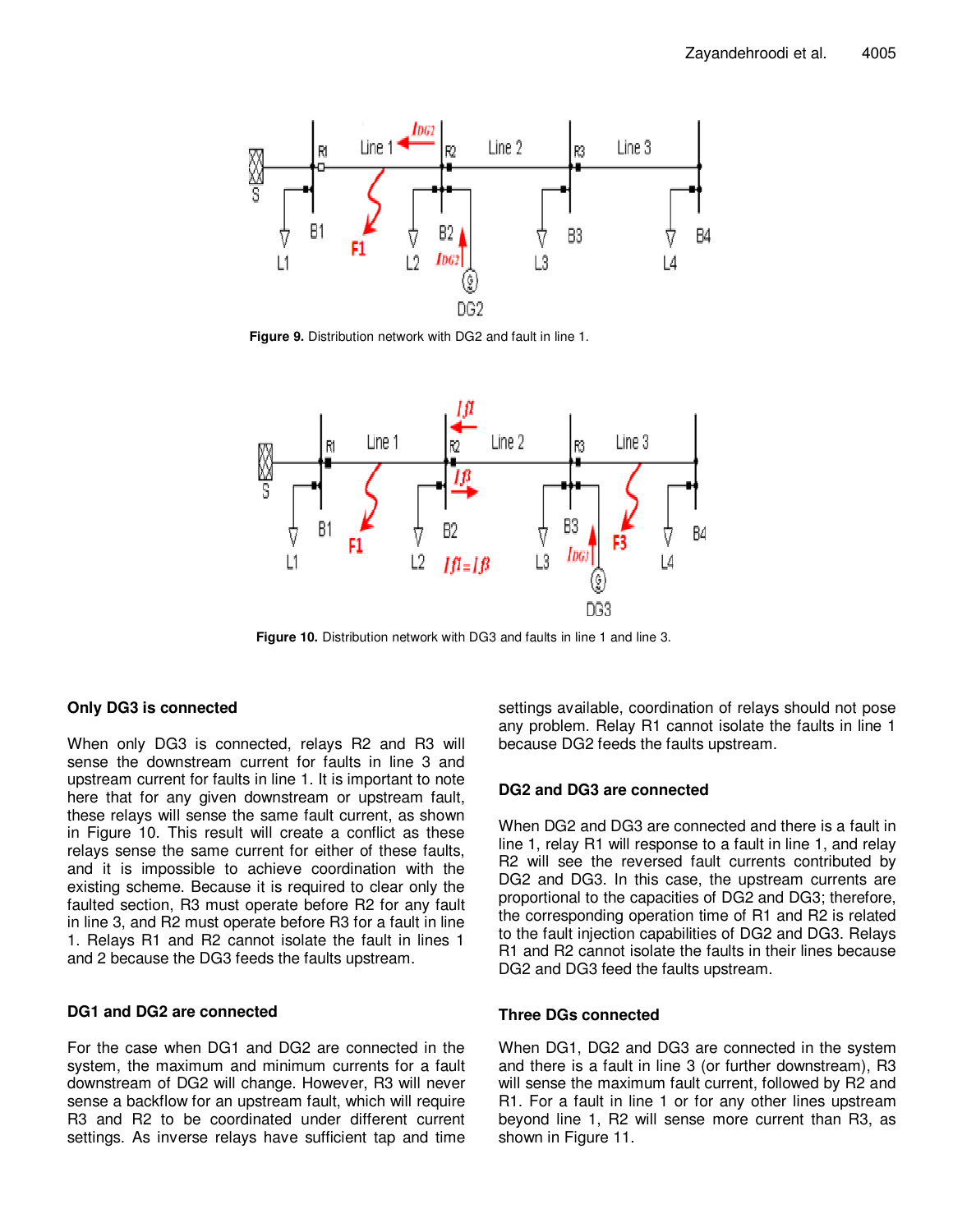

**Figure 11.** Upstream fault in the distribution network with DG1, DG2, and DG3 connected.

According to the analysis in Figure 11, the coordination impact under this situation can be summarized as follows. If the coordination relay pair detects a different current for a downstream or upstream fault, there is a margin available for coordination to remain valid. If disparity in the fault currents sensed by the devices is more than the margin, coordination holds. Coordination is likely to hold if the DG fault injection is greater than the margin (Girgis and Brahma, 2001).

## **DISTRIBUTION PROTECTION ISSUES IN PRESENCE OF DGS**

Participation of DGs in the energy network can cause various problems related to incorrect operation of system protections. Conflicts between DG and protection schemes are typically due to unforeseen increase in short circuit currents, lack of coordination in the protection system, ineffectiveness of line reclosing after a fault, undesired islanding and untimely tripping of generator interface protection. Conflicts between DG and protection schemes have been discussed in the literature, but effective and practical methods to solve protection malfunction due to the presence of DG have to be further investigated. Some practical cases related to the aforesaid issues in a typical low voltage (LV) distribution network will be discussed in the following sections.

## **Increase in short circuit currents**

The consequence of incorporating DG may result the mal-operation of existing distribution networks by providing flows of fault currents which were not expected when protections get originally designed. Generally, fault current increase largely depends on number of factors, such as capacity, penetration, technology, interface and connection point of DG, besides other parameters such as system voltage prior to the fault, etc. (Conti, 2009).

## **Protection coordination**

Protection of power systems is typically tuned in such a way that only the faulted part of the system gets removed when a fault happens. This tuning is called protection coordination and this becomes worse when DGs are connected because they can negatively affect the system coordination. By connecting DGs into the grid, the issues related to system protection turns to be very significant. For instance, the protection devices downstream of the last DG will never see fault current for an upstream fault. If these devices can see the increased fault current due to penetration of DG, there will be no problem in coordinating them. However, if the protection devices observe fault currents for upstream faults, there are two possibilities: firstly, if they see the same fault current for a fault downstream as well as for a fault upstream, then coordination will be lost. Secondly, if they see different current for a downstream or upstream fault, there is a margin available for coordination to remain valid. If disparity in fault currents seen by devices is greater than the margin, then coordination holds. Therefore, coordination is likely to hold if DG fault injection is excessive.

In the case of fuse-recloser coordination, there is also a margin available for coordination to remain valid. In this case, if the disparity in fault currents seen by these devices is less than the margin, then coordination holds. Therefore, coordination is likely to hold if DG fault injection is small (Girgis and Brahma, 2001).

## **Temporary faults**

In radial systems, fault clearing requires the opening of